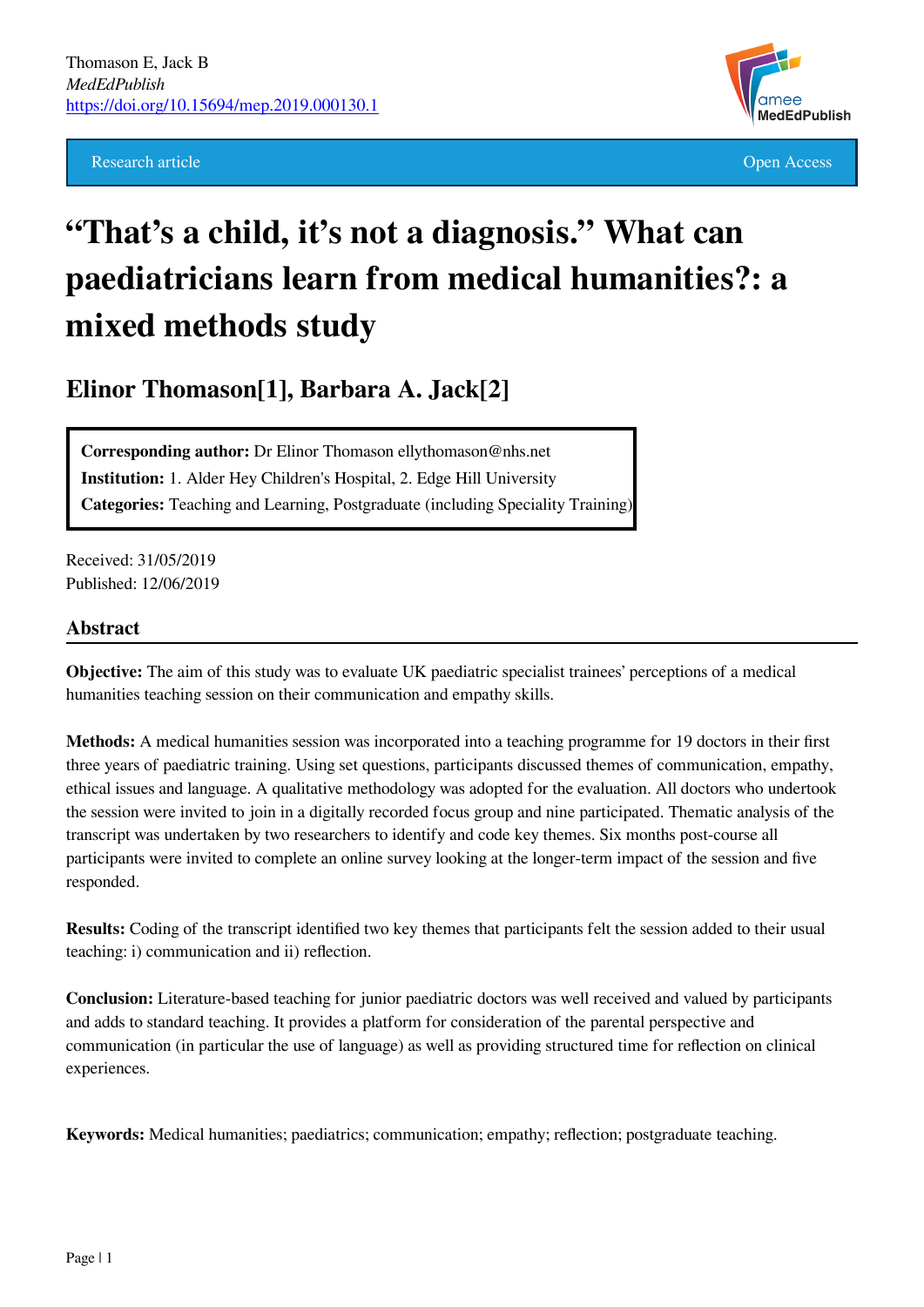

# **Introduction**

The value of medical humanities teaching is well recognised and it has been incorporated into many undergraduate medical curricula in the United States of America (USA) and Durham University in the United Kingdom (UK) but there is very little evidence in the literature of its use in postgraduate medical training in the UK (Macnaughton, 2000). Medicine itself is an art, not purely a science, and it is being increasingly recognised that many aspects of being a good clinician cannot be taught only from medical textbooks. Medical humanities teaching embraces the fact that it matters not only what a doctor knows or can do, but who they are as a person (Macnaughton, 2000; Mill, 2006). It is suggested that incorporating humanities into medical education promotes reflective skills, improves communication skills and empathy, professionalism (Wald *et al*., 2018; Mann, 2017) and has been shown to help make medical students more holistic doctors (Macnaughton, 2000; Ousager and Johannessen, 2010). Medical humanities can enhance medical student education to ensure that they are not just 'trained', but also 'educated' and additionally can promote critical thinking, analytical and narrative skills (Macnaughton, 2000; Rudolf and Storr, 2003).

Medical humanities has been shown to improve medical student skills in two key areas: communication and empathy (Bleakley, 2015; Evans, 2003; Lancaster *et al*., 2002). Bleakley (2015) notes that medical students who did an undergraduate humanities degree in the USA performed the same as those who did undergraduate science degrees in all areas, with the exception of communication where they outperformed their peers (Bleakley, 2015).

As a branch of medical humanities, literature has many benefits to offer doctors in their training. Literature opens up new worlds, cultures and perspectives to the reader and helps doctors step out of their own background and culture to understand those of their patients (Macnaughton, 2000). Lancaster *et al*., (2002), using literature in medical education, found that students valued most the insights they gained into their patients' experience of illness. Other authors agree and outline the main ways in which the study of literature in medicine is beneficial: improving communication skills, to stimulate and encourage an enduring sense of wonder at embodied human nature, to help doctors to understand the lives of sick people and the impact of what they, as doctors, do (Evans, 2003; Lancaster *et al*., 2002).

However, there are many barriers to including medical humanities in medical training, not least the time and space it requires in the packed curriculum (Horton, 2019). The study of literature is time consuming, in both the time taken to read resources and time to discuss what has been read. Some students do not enjoy reading for pleasure or study and may disengage. Some undergraduate courses have tried to overcome this by offering medical humanities or literature teaching as an optional special study module for which students self-select to utilise this teaching. At postgraduate level, with all the pressures of clinical work and revision for postgraduate exams (where the emphasis is on clinical and scientific aspects of medicine) there is little time available for this.

In postgraduate paediatric training in the UK there is very little, if any, medical humanities teaching. Rudolf and Storr (2003) describe a session they organised for senior paediatric trainees where they used literary sources as part of a Masters module at Leeds University. They note that use of the arts can widen the paediatrician's perspective on the patient experience and our profession as a whole, in particular how we as doctors are portrayed. Those present found the session to be both enjoyable and effective. They raise an important question about the use of literature in postgraduate paediatric training: "If reading can increase our sensitivity to ourselves and the impact we have on patients, along with giving us a better understanding of illness and how it affects our young patients, might there be a value in formally incorporating reading into our professional development?" (Rudolf and Storr, 2003, page 636).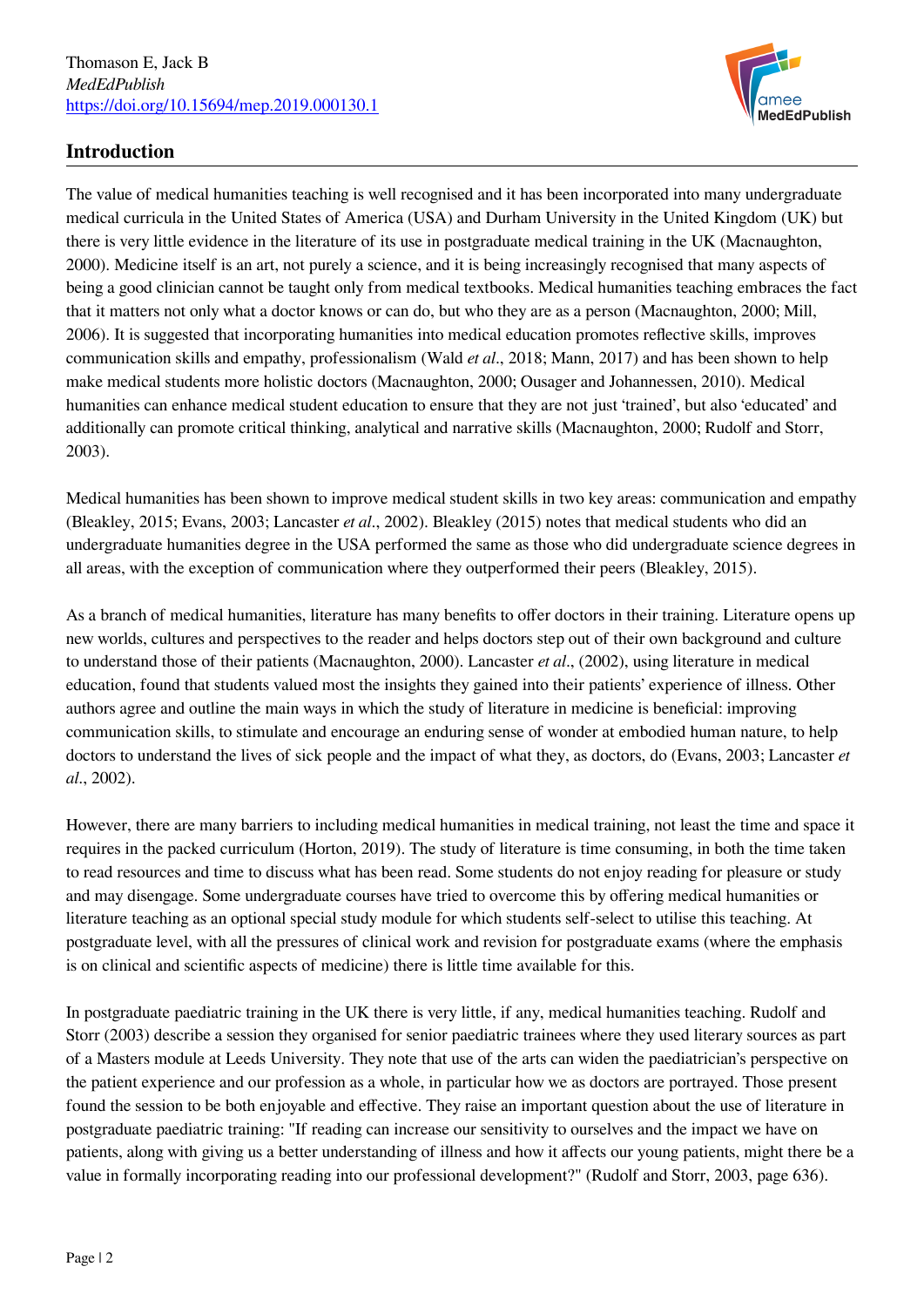

# **Methods**

A teaching session using a short video clip of a parent discussing her son's diagnosis of Down Syndrome from a BBC news interview and excerpts from literature (including blogs written by parents, non-fiction and fiction) was developed. These sources were read or viewed and the participants used set questions as a starting point for further discussion in small groups. The key points from these discussions were fed back to the whole group. The sources used and questions given were designed to encompass themes of communication, paediatric ethical issues, empathy and language as these have been previously reported to be areas where medical humanities teaching is most useful (Evans, 2003; Lancaster *et al*., 2002). Part of this session was piloted in a departmental teaching session with a range of specialist nurses, paediatric and neonatal doctors of different grades. It was then amended based on feedback from this and delivered by the lead researcher to 19 ST1-3 paediatric trainees in a regional teaching session.

All session participants were invited to attend a digitally recorded focus group immediately following the session and nine of the participants agreed to contribute (response rate 47%). All who agreed to participate were given information about the focus group and the opportunity to ask any questions. Those who agreed to participate provided written consent. The focus group approach is widely used in health research and is appropriate as it allows for exploration of the participant's opinions and experiences, encourages discussion and debate and allows for clarification of comments (Kruger and Casey, 2014). The focus group was digitally audio recorded, moderated by the researcher who carried out the session and lasted for thirty minutes. A semi-structured interview schedule (see Appendix 1) guided the discussion using open ended questions and participants were also encouraged to provide more detail and give specific examples of clinical practice. A single focus group was used due to time constraints. The reporting of this study has adhered to COREQ guidelines (Tong *et al*., 2007). Approval to undertake the study was granted by Health Education England Research Governance Committee.

A qualitative methodology was adopted for the evaluation and thematic analysis of the transcript of this focus group was undertaken by two researchers to identify and code key themes. We attempted to achieve rigor by using multiple coders and keeping detailed records of data analysis activities, ensuring auditability. Two researchers analysed the work separately, reducing the potential for bias in interpretation. They subsequently deliberated and agreed on the themes and coding definitions with no disagreements and together checked the consistency and accuracy of the interpretations that had been made.

Six months after the session all participants were contacted again and asked to complete an anonymous online survey looking at the longer-term impact of the session on their clinical practice. Five of the trainees completed this survey. The questions asked on this survey are listed in Appendix 2.

The learning objectives for the session were drawn from the Royal College of Paediatrics and Child Health (RCPCH) level 1 curriculum and focused on curriculum items that were difficult to evidence from clinical practice or standard teaching, for example 'begin to develop strategies to communicate sympathetically with parents' (RCPCH, 2018). All 5 trainees who completed the survey agreed that the session had met their curriculum requirements. However, following this, the RCPCH has brought in a new 'RCPCH Progress' curriculum, but this literature-based teaching session would still cover multiple domains of the new curriculum.

#### **Results/Analysis**

The session was well-received by participants and most asked to have similar sessions incorporated into their future training and gave suggestions for topics they wanted to see included in these. There was a perceived absence of any participants having ever had any medical humanities resources or teaching in previous undergraduate and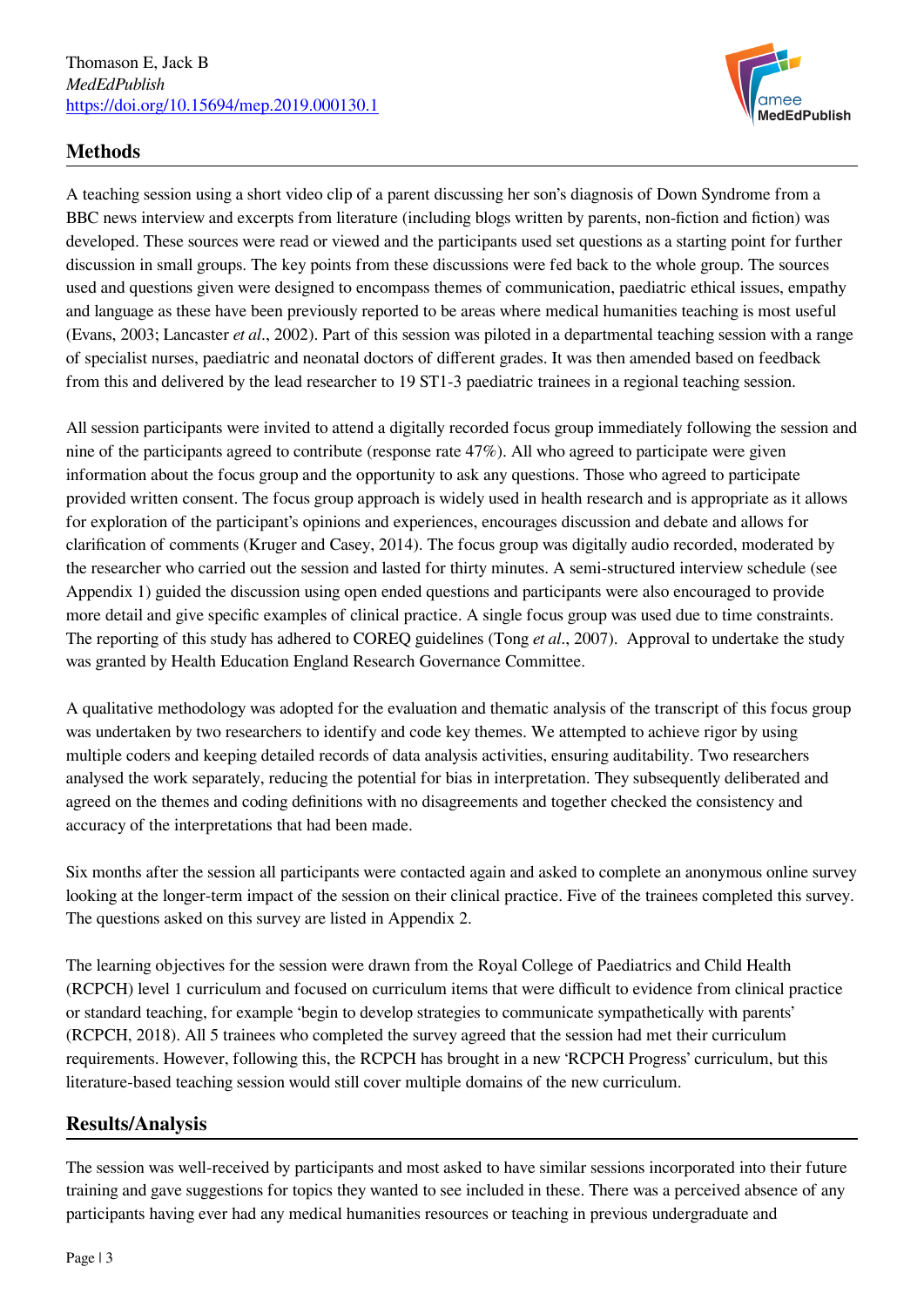

postgraduate medical training. The thematic analysis generated a series of codes which were grouped into two thematic categories [Table 1]; 1) reflection on learning included sub-themes of considering the parental viewpoint, reflective practice and becoming a holistic doctor and 2) communication, including sub-themes of language and the impact of the session on future practice. Examples of quotations are included to illustrate the key points, with each being identified by the participant number and gender of the focus group participants.

# **Table 1: Thematic categories and constituent codes of trainee perceptions of literature based medical humanities post-graduate paediatric teaching**

| <b>Reflection on learning</b>    | <b>Communication</b>               |
|----------------------------------|------------------------------------|
| Considering parental perspective | Language                           |
| What parents remember            |                                    |
| Becoming holistic doctors        |                                    |
| Reflective practice              | Impact on future clinical practice |

#### *Reflection on learning*

Many participants reflected on the fact that they had never previously considered the parental perspective as they did in this session and parents are often spoken about in professional conversations in a negative way:

*"I feel like a lot of the time when you're talking between doctors about parents, it's pretty negative actually and we usually dismiss, 'oh they're being really annoying'…whereas, in this talk, we've all been very much like thinking about it from the parents' point of view, so it's been useful. But I also think we definitely don't do that enough."* (Female participant 2).

*"Going through these in the way we did is the most I've ever thought about how it must be from the parents' side, so even though we all think that's our strength."* (Female participant 1).

Participants highlighted, with examples from clinical practice and the excerpts used in the session, that the parents' agenda is often different from the healthcare professional's perception of what the parents want to get out of the encounter. A few participants commented that the way some parents would prefer to have information given (particularly in relation to breaking bad news) differs from the set way that they have been taught to do this. The session caused many participants to reflect on the different perspectives that the doctor and the parent are coming from, with the doctor often focusing on the biological or diagnostic considerations of the disease but the parent's main focus being on how this affects their child and their family:

*"They're not interested in the ins and outs of what a syndrome is, what it means, necessarily, they are more looking for support, which you can forget about sometimes."* (Female participant 3).

Many participants commented that some of the things that parents take away from consultations, in particular use of language, are not something they'd previously considered. They discussed the fact that the doctor feels different emotions in these situations, for example breaking bad news, to the parents but the way that the doctor behaves in response to that can influence the parental response to what is said to them. Multiple participants commented that the consultation ends for the doctor but for the parents they then have to move on with their lives with the information they've been given:

*"It's not necessarily what you told them; it's how you did it and how it made them feel at the time and therefore how they sort of carried on with their lives from that really."* (Male participant 1).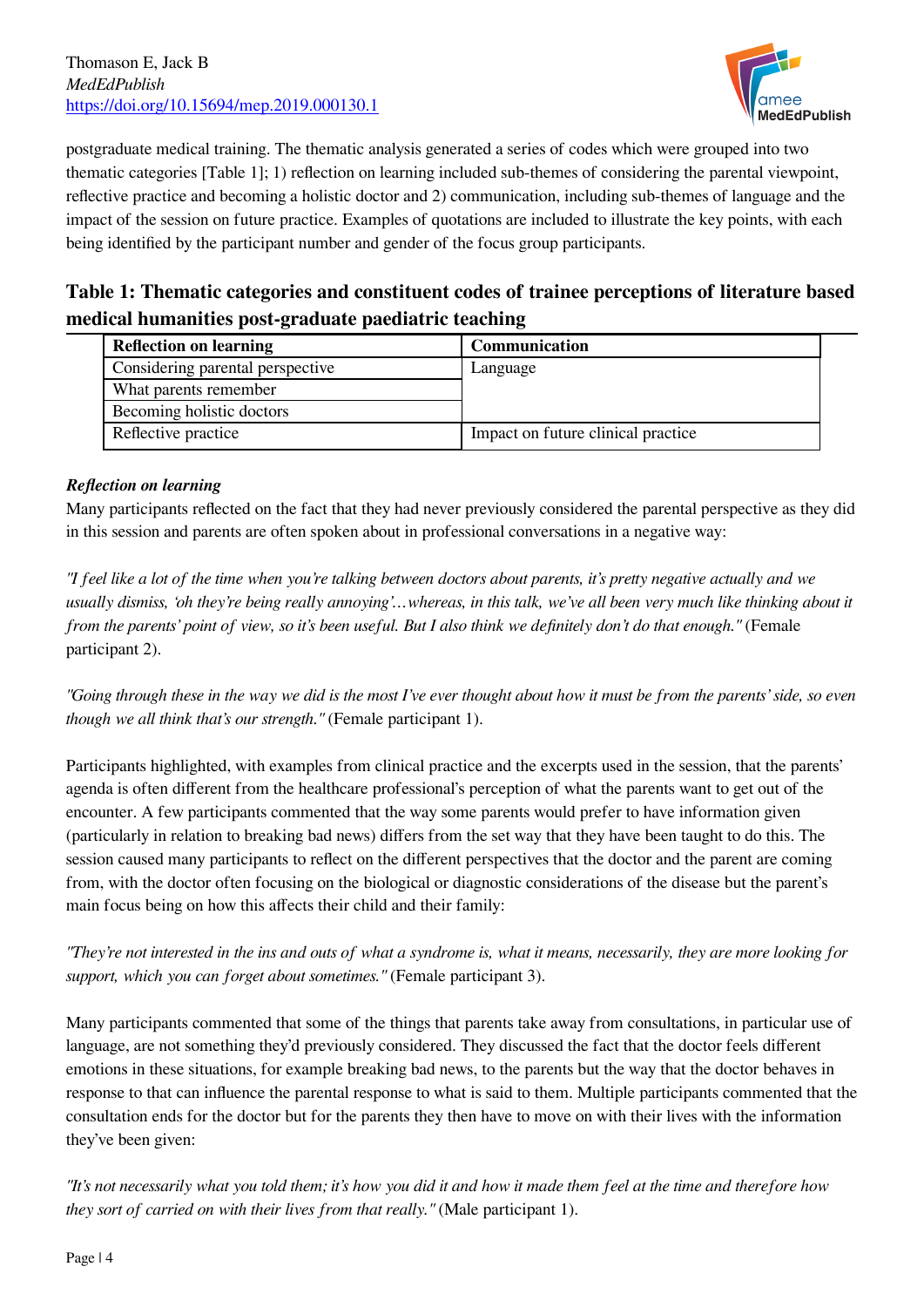

A recurring theme that participants brought up was how this session helped them to become more rounded or holistic doctors. One participant linked this with becoming more empathetic and many commented that this was missing from usual teaching programmes. The participants felt that this medical humanities teaching session was valuable as it covered different skills than they were usually taught on and these, in particular considering empathy towards parents (and patients), made them more well-rounded doctors. One felt that this translated into better patient care:

*"If you can't communicate that back to families and parents or colleagues, then you're not really fulfilling your role as a holistic doctor and that's probably the most important side and that's also the thing that families and parents and patients will actually remember about you."* (Male participant 1).

While the session was designed as a teaching session, the trainees felt that it actually provided invaluable opportunities for group reflective practice that they didn't usually have opportunity for. Participants commented that having the opportunity to discuss difficult situations and learn from others allowed them to develop and explore their humanity as doctors, rather than being merely practitioners. A few participants discussed how some of the topics covered were difficult and emotional but being able to openly discuss them with other trainees provided comfort and support:

*"We're all a bit, sort of, damaged because we just see so much sad, horrible stuff."* (Female participant 2).

*"Also, to note that other people find things difficult… lots of people haven't been in that position, so it's a little bit comforting."* (Female participant 3).

Many participants reflected on how they were unaware of the impact of their words or their actions on the families of the patients they treat:

*"It's not often you think about just the impact of what you're doing, you know, thinking about the other side of the fence as it were."* (Male participant 1).

Some trainees commented that to take their learning from this session further in the future, they planned to use parent-written blogs and other medical humanities resources to enable them to improve their communication and empathy skills and develop as more well-rounded and holistic doctors.

#### *Communication*

The single most common theme identified from the discussion was the use of language in patient and parent encounters. Trainees discussed how they had previously been unaware of the significance of some of the language they used in consultations and the enduring impact this can have on families. There were many references to a video clip that was discussed, where a mother highlighted the impact that the doctor's use of the word 'sorry' had on her experience of being told her son has Down Syndrome. Many participants commented that they had not realised how the use of certain words or phrases (that they may not consciously be aware of using) can impact parents and children for a long time after the consultation:

"*A lot of parents pick up on very small use of language… it's sometimes just one phrase that you can use that can just slightly stick in a person's mind and they will then remember that ongoing, so you have to be very careful with the words that you choose to use."* (Male participant 1).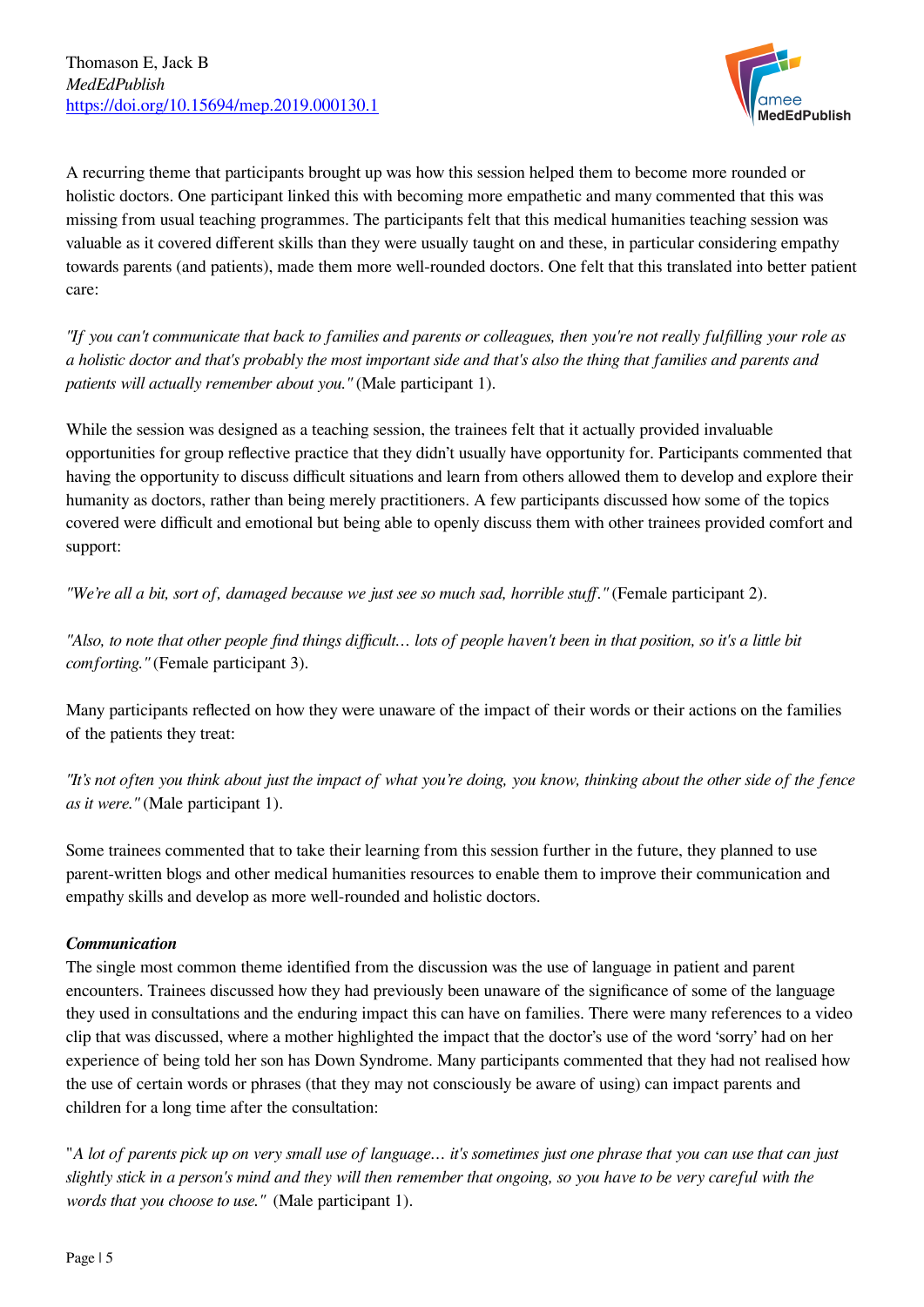

Some trainees reflected on the use of language between professionals, as well as in parent consultations, and how this can influence how we view the patients. One participant pointed out that our language as professionals can reduce children to diagnoses rather than viewing them as individuals:

*"I don't know about you but quite often on ward round, we'll say, 'oh that's the girl with CF' or, 'that's the girl with Down's Syndrome', whereas it isn't. That's a child, it's not a diagnosis, which I think is important."* (Female participant 4).

One participant referred to a recent high-profile media case at the hospital and discussed how failure in communication had played a part in the legal and media issues that ensued. Other participants picked up on this and discussed how as paediatricians we think that we are good at communicating but this case, and the themes brought out from the teaching session, highlight that this may not in fact be the case, but is a very important area for paediatricians to improve on:

*"I think communication seems to be a lot more in the media than it used to be… where there's obvious communication breakdown between the doctors and the parents so it's an area we do need to sort of improve in as a speciality."* (Female participant 4).

Through the focus group, many trainees reflected on their learning from the session and spontaneously commented on how this would impact their future clinical practice, mainly relating this to communication. Some participants also commented that the pressures of clinical work impacted on their ability to communicate as effectively as they would like to. One participant considered that she had previously often considered what she would say in a consultation prior to going in, but hadn't thought about what she would not say, which she now felt was important in light of some of the parental accounts that had been considered. Another participant commented that improving communication skills is an ongoing process which is never complete:

*"There's a way as well where you won't always have the same situation every time and you might have to adapt what you say to different parents in different contexts and it's something you will never be able to tick off and say, 'I've learnt this.' It's something that you'll do until the day you retire."* (Male participant 3).

#### *Survey responses*

6 months after the session took place, an electronic online survey was sent out to all who attended the session and this was completed anonymously. All five trainees who completed the survey said that they had changed their clinical practice following the session, but most were unsure if they had changed their use of language as a result of the session, despite this being the most-discussed area of change within the focus group. All five survey participants, however, did say that they have changed how they break bad news and feel they have more empathy towards children with disabilities and their families. The follow up survey responses indicated that all five trainees who completed it had gone on to look at medical humanities resources following the session and two had subsequently incorporated them into their own teaching for junior doctors and medical students. Consideration of the patient and parental perspective was the main theme of the session commented on by participants in the survey, suggesting that this was the key message they took home and continued to reflect on following the session:

*"It was good to remember that the person on the other side of the interaction comes from a different background to you, and that the interaction usually matters a lot more to them."* (Survey participant 1).

*"Great awareness raising activity, helped me appreciate the patient's perspective more than previously."* (Survey participant 2).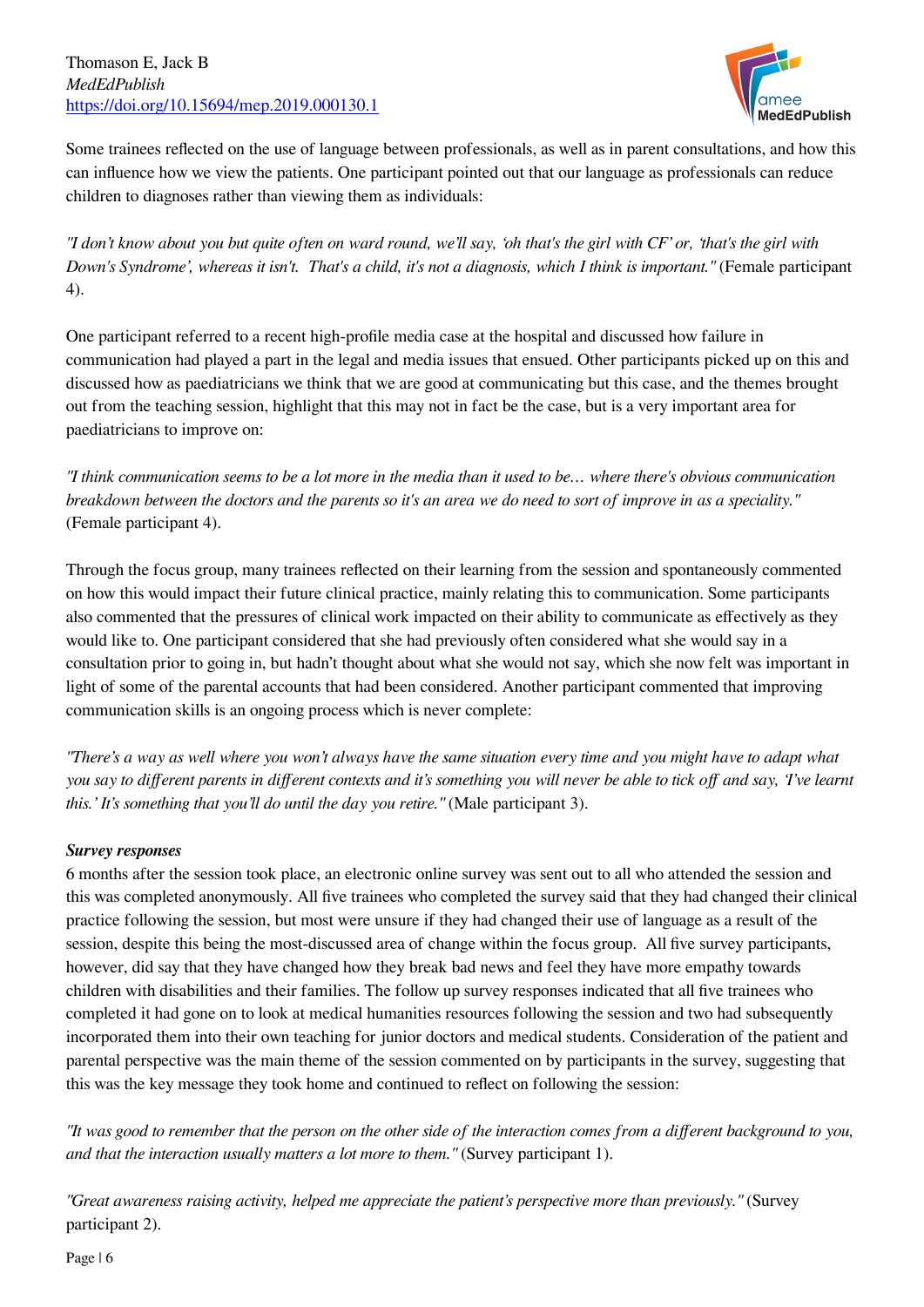

# **Discussion**

The implementation of this literature-based medical humanities in postgraduate paediatric teaching was both well received and valued by those who attended the session. The two main themes that participants discussed in the focus group were that the session had improved their communication skills and, in their reflection on the learning, they considered the parental perspective which demonstrated empathy. Both communication and empathy have been found in previous work to be areas where medical humanities has its greatest benefit (Evans, 2003; Lancaster *et al*., 2002). The participants themselves noted the link between what they had been learning and discussing and how it made them more rounded and holistic as doctors, rather than purely scientists, which is in line with previous research on medical humanities teaching (Ousager and Johannessen, 2010).

One unexpected finding from the focus group was the opportunity for participants to reflect on their own clinical experiences and discuss how they will respond to situations in the future (i.e. how they would use the learning from this session in clinical practice going forwards). This constitutes deep learning and the trainee's ability to translate this knowledge to real world (past and future) situations makes it more likely to impact on their future practice (Gordon and Evans, 2010). This was evidenced in the follow up survey when all five students agreed that this session had changed their clinical practice in some areas. As very few trainees responded on the survey to the question about whether it had changed their communication skills in clinical practice, is not clear whether the effect on communication skills persisted long-term, however, trainees did comment that it had changed the way they break bad news (which is a communication skill). Perhaps narrowing the definition of communication skills in the survey or asking trainers if they had noticed perceptible changes in the way trainees communicate may have provided more information on this.

The benefit of reflective practice is well recognised and is a General Medical Council requirement for doctors (AOMRC, 2018). Bleakley (2015) has highlighted the need for doctors to be able to tell their own stories (narrative) to other doctors and the benefit this has on them which is particularly relevant in a profession with increased rates of suicide and depression compared to the general population (Centre *et al*., 2003). Participants in this session perceived it to be a safe place to discuss and reflect on their personal experiences of clinical encounters. In order to continue to benefit from the group reflection aspect of the session, future sessions would need to be designed taking into consideration the group composition and dynamics in advance.

There are a number of limitations of this study. As with much qualitative research, the sample size was small and as the teaching session was only implemented in a single regional teaching day the results are only applicable to this setting and may not be generalizable across all paediatric trainees. Incorporating the session into a mandatory teaching day ensured that the session was not only attended by those interested in medical humanities teaching, but all trainees were expected to attend. There is always the possibility of researcher bias in qualitative research and this is a possibility in this study as the lead researcher is a paediatric trainee who had past working relationships with some trainees and will have future working relationships with them. This may have led to participants reporting what they felt the researcher wanted to hear, although they were specifically asked not to do this. Incorporating the anonymous follow-up survey was designed to allow the opportunity to provide additional feedback. The comments given here were similar to those in the focus group, suggesting that the participants were reporting their actual views. Some of the topics covered were emotionally difficult and participants may have not wanted to 'lose face' among other trainees and therefore may have self-censored some of their views. A strength of the study was the longitudinal aspect through use of the follow up survey to review the longer-term impact of the session on the participant's communication and empathy skills. A second focus group would have been preferable to explore this, but this was impractical to arrange as not all the same trainees attend each regional teaching session.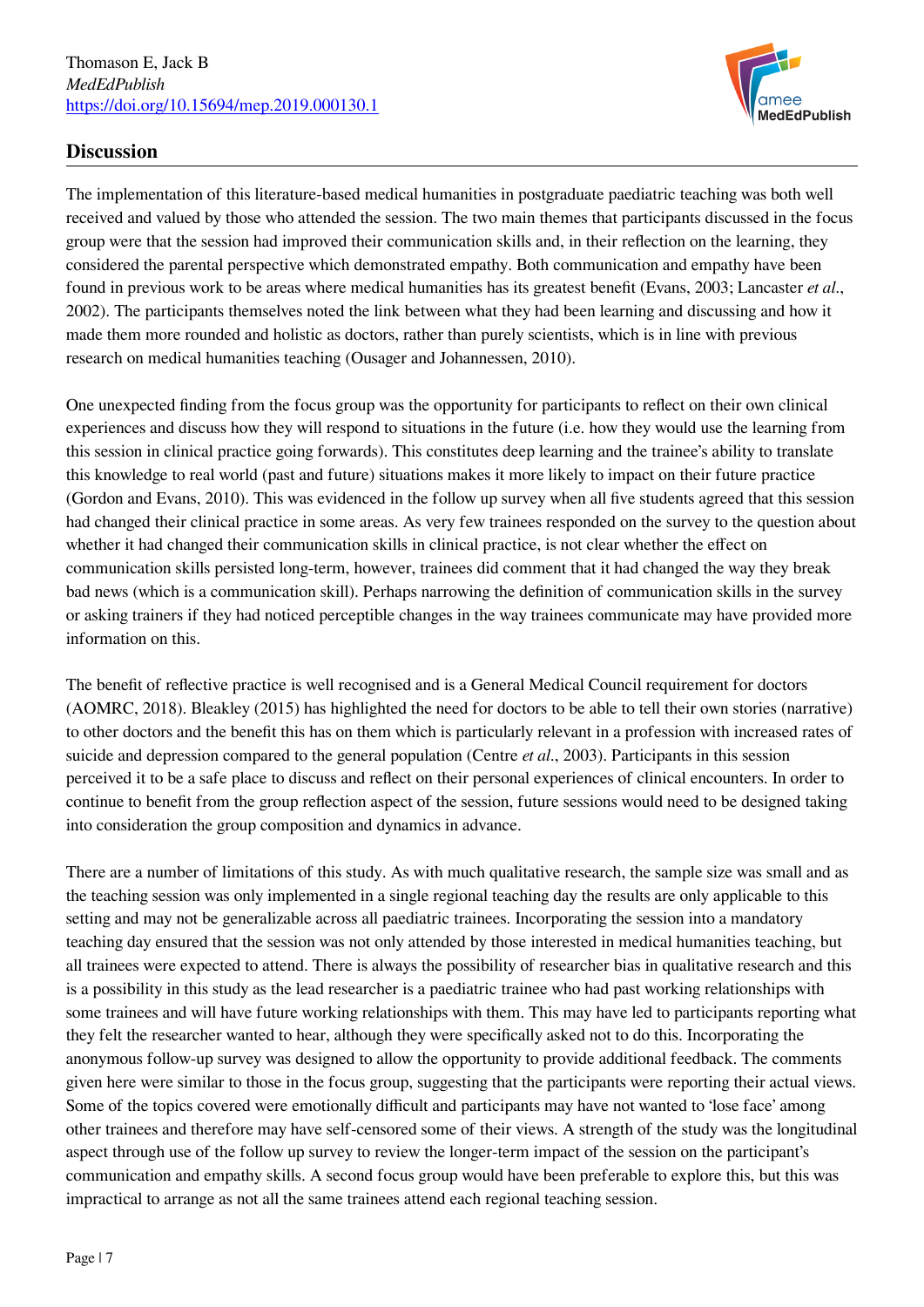

# **Conclusion**

This study has demonstrated that it is possible to incorporate literature-based teaching into postgraduate paediatric teaching in a manner that does not take up a lot of time both within the session itself or a requirement for a lot of pre-reading. Participants reported that the session was valuable and enjoyable and enabled them to meet their RCPCH curriculum requirements. It adds to standard approach to teaching postgraduate medical staff which normally includes formal lectures on clinical conditions and their management. The session met its objectives of improving participants' empathy and communication skills. The session provided structured time for reflection on clinical experiences, such as cases with complex ethical considerations and families with whom the communication had been challenging, which was highly valued by participants. This was a limited study but the longitudinal aspect highlights that this has impacted on the participant's future clinical practice. Within medical education there should be a move away from focusing only on clinical knowledge and training (not just education) should promote the development of holistic doctors and medical humanities teaching can be used to achieve this.

#### **Take Home Messages**

- Literature based medical humanities teaching was well-received and valued by paediatric trainees and added to standard teaching programmes.
- It was particularly useful for discussing communication and consideration of the parental perspective.
- It provides an opportunity for reflection on clinical cases seen and how to improve future practice.
- The longitudinal element suggests this approach is valuable for improving patient care and developing well-rounded or more 'humane', holistic doctors.

#### **Notes On Contributors**

Dr Elinor Thomason, MB ChB, MRCPCH, PGCert is an ST7 paediatric trainee in the North West (Mersey) deanery who completed this research as part of a project for a Medical Education Fellowship with Health Education England (North West). ORCID ID<https://orcid.org/0000-0003-3039-279X>

Barbara Jack PhD, MSc, BSc(econ), RN, RNT, PGD is a Professor of Nursing at Edge Hill University.

#### **Acknowledgements**

Dr Alistair Thomson offered support and advice as project supervisor. Dr Stevie Agius offered support on development of the project as previous project supervisor and provided advice on qualitative research methodologies. Dr Avril Danczak gave advice on the design of the teaching session. The authors would also like to thank all the paediatric trainees who participated in the teaching session and focus group and the other Health Education England (North West) Medical Education Fellows (2016-2018) who contributed ideas and gave feedback on various aspects of the project.

#### **Bibliography/References**

Agius, S., Brown, J., Stratta, E., Hayden, J., Baker, P. (2017) 'How do newly qualified doctors perceive empathy in medical training and practice?' *Journal of Contemporary Medical Education* 5(1): 1-5. <http://dx.doi.org/10.5455/jcme.20170530064220>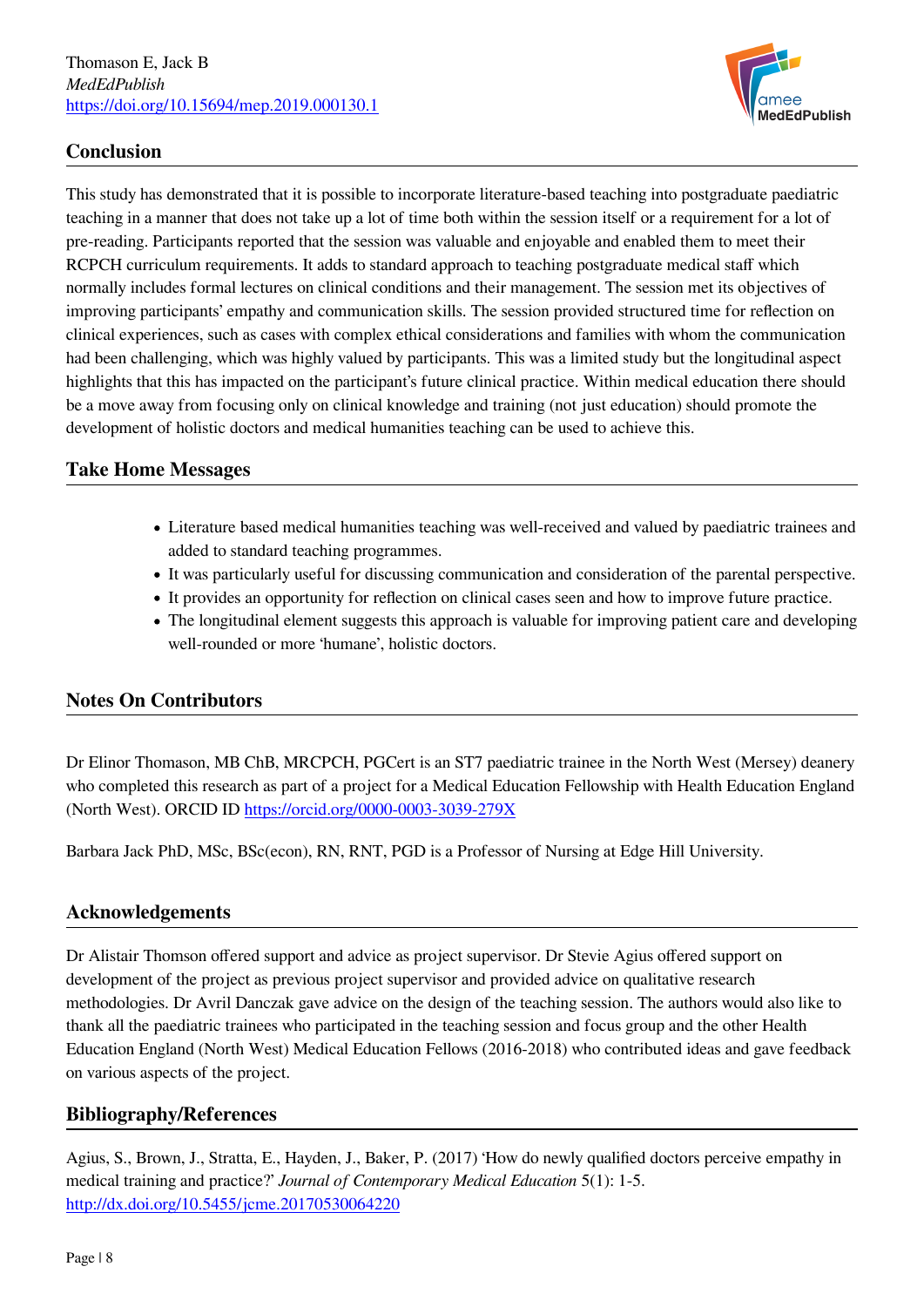

Academy of Medical Royal Colleges. (2018) 'Interim guidance on reflective practice.' <http://www.aomrc.org.uk/wp-content/uploads/2018/03/Interim-guidance-on-reflective-practice.pdf>(Accessed: 15 October 2018).

Bleakley, A. (2015) *Medical humanities and medical education: how the medical humanities can shape better doctors.* Abingdon (UK): Routledge.<https://doi.org/10.4324/9781315771724>

Center, C., Davis, M., Detre, T., Ford, D.E., Hansbrough, W. *et al.* (2003) 'Confronting depression and suicide in physicians: A consensus statement.' *Journal of American Medical Association* 289 (23): 3161-3166.

Evans, M. (2003) 'Roles for literature in medical education.' *Advances in Psychiatric Treatment* 9(5): 380-385. <https://doi.org/10.1192/apt.9.5.380>

Gale, N.K., Heath, G., Cameron, E., Rashid, S., Redwood, S. (2013) 'Using the framework method for the analysis of qualitative data in multi-disciplinary health research.' *BMC Medical Research Methodology* 13(1): 117. <https://doi.org/10.1186/1471-2288-13-117>

Gordon, J.J., Evans, H.M. (2010) 'Learning Medicine from the Humanities', in Swanick, T. *Understanding Medical Education*. Chichester (UK): Wiley-Blackwell Publishing, pp. 83-98. <https://doi.org/10.1002/9781444320282.ch6>

Horton, M.E.K. (2019) 'The orphan child: humanities in modern medical education.' *Philosophy, Ethics and Humanities in Medicine* 14 (1): 1-6.<https://doi.org/10.1186/s13010-018-0067-y>

Kruger, R.A., Casey, M.K. (2014) *Focus Groups: A practical guide for applied research.* New Delhi (India): SAGE Publications, Inc.

Lancaster, T., Hart, R., Gardner, S. (2002) 'Literature and medicine: evaluating a special study module using the nominal group technique.' *Medical Education* 36(11): 1071-1076. <https://doi.org/10.1046/j.1365-2923.2002.01325.x>

Macnaughton, J. (2000) 'The humanities in medical education: context, outcomes and structures.' *Medical Humanities* 26(1): 23-30.<http://dx.doi.org/10.1136/mh.26.1.23>

Mann, S. (2017) 'Focusing on arts, humanities to develop well-rounded physicians.' AAMC News. <https://news.aamc.org/medical-education/article/focusing-arts-humanities-well-rounded-physicians/> (Accessed: 28 January 2019).

Mill, J.S. (2006) *On liberty and the subjection of women*. London: Penguin Books Ltd.

Ousager J, Johannessen H. (2010) 'Humanities in undergraduate medical education: A literature review.' *Academic Medicine*. 85 (6): 988-998. <https://doi.org/10.1097/ACM.0b013e3181dd226b>

Royal College of Paediatrics and Child Health. (2018) 'Curriculum for Paediatric Training.' [https://www.rcpch.ac.uk/sites/default/files/2018-04/curriculum\\_for\\_general\\_paediatrics\\_level\\_1\\_2\\_and\\_2\\_2010\\_ve](https://www.rcpch.ac.uk/sites/default/files/2018-04/curriculum_for_general_paediatrics_level_1_2_and_2_2010_version_-_expires_in_august_2018.pdf) [rsion\\_-\\_expires\\_in\\_august\\_2018.pdf](https://www.rcpch.ac.uk/sites/default/files/2018-04/curriculum_for_general_paediatrics_level_1_2_and_2_2010_version_-_expires_in_august_2018.pdf) (Accessed: 3 November 2018).

Rudolf, M.C.J., Storr, E. (2003) 'Tell me a story…what can paediatricians gain from reading stories?' *Archives of*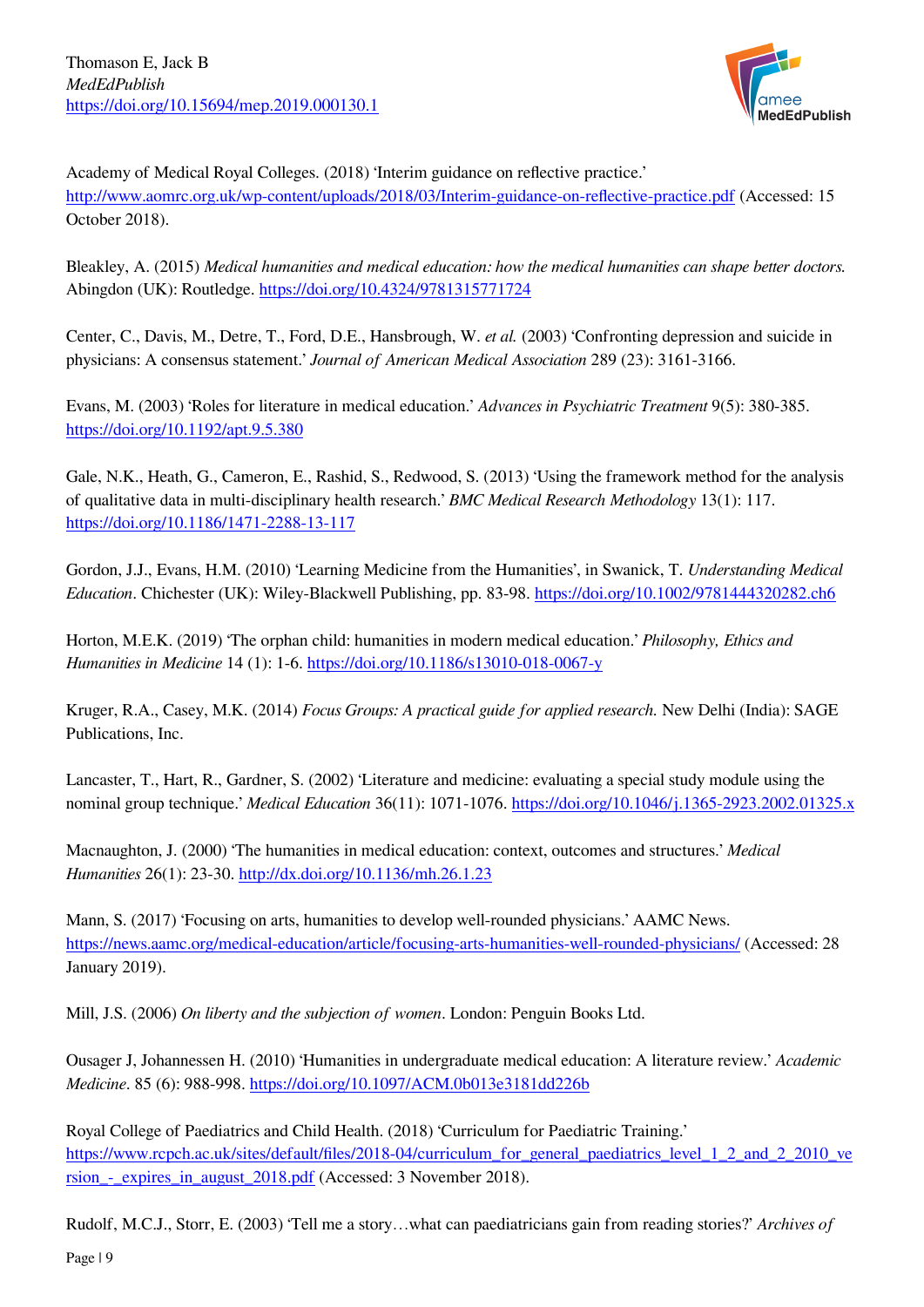

*Disease in Childhood* 88(7): 635-637.<https://doi.org/10.1136/adc.88.7.635>

Sandelowski, M., Barroso, J. (2003) 'Writing the Proposal for a Qualitative Research Methodology Project.' *Qualitative Health Research* 13 (6): 781-820. <https://doi.org/10.1177%2F1049732303013006003>

Tong, A., Sainsbury, P., Craig, C. (2007) 'Consolidated criteria for reporting qualitative research (COREQ): a 32 item checklist for interviews and focus groups.' *International Journal for Quality in Health Care* 19(6): 349-357. <https://doi.org/10.1093/intqhc/mzm042>

Wald, H.S., McFarland, J., Markovina, I. (2018) 'Medical humanities in medical education and practice.' *Medical Teacher* 1-6.<https://doi.org/10.1080/0142159X.2018.1497151>

# **Appendices**

#### **Appendix 1: Semi-structured questions for focus group**

- 1. Have you ever had medical humanities teaching or used any medical humanities resources previously?
- 2. What did you think of the session?
- 3. What do you think about the structure and facilitation of the session?
- 4. Did it meet your learning needs and learning outcomes?
- 5. Did you learn anything you didn't expect to?
- 6. Did you not learn something that you expected to learn?
- 7. How will having done this session change your behaviour and practice?
- 8. What did you think of the use of different kinds of media and resources?
- 9. Would you want to do a similar session again in the future?
- 10. Do you think medical humanities offers something you don't usually get in teaching?
- 11. Do you have any other comments?

#### **Appendix 2: Survey questions**

- 1. Have you ever had any medical humanities teaching (besides the STEP 1 teaching session)?
- 2. Have you looked at any medical humanities resources since the session?
- 3. Have you used any medical humanities resources in your own teaching since this session?

4. Have you changed or altered the language you use when talking to patients or parents since attending this session?

5. Did attending this session improve your empathy towards children with disability and their families?

6. Please rate how much you agree/disagree with the following statements [options given: Strongly agree, agree, neither agree nor disagree, disagree, strongly disagree]:

 A) The teaching session gave me a better understanding of some of the challenges facing families of children with disabilities.

- B) This teaching made me change the way I break bad news to children and families.
- C) I learnt something that I was not expecting to learn in the session.
- D) I feel that I did not benefit from attending the session.
- E) The session helped me to achieve some of my MRCPCH curriculum requirements.
- F) My clinical practice did not change in any way after attending this session.
- G) I would be keen to attend further medical humanities sessions in the future.
- H) I have changed the way I communicate with children with disabilities and their families following